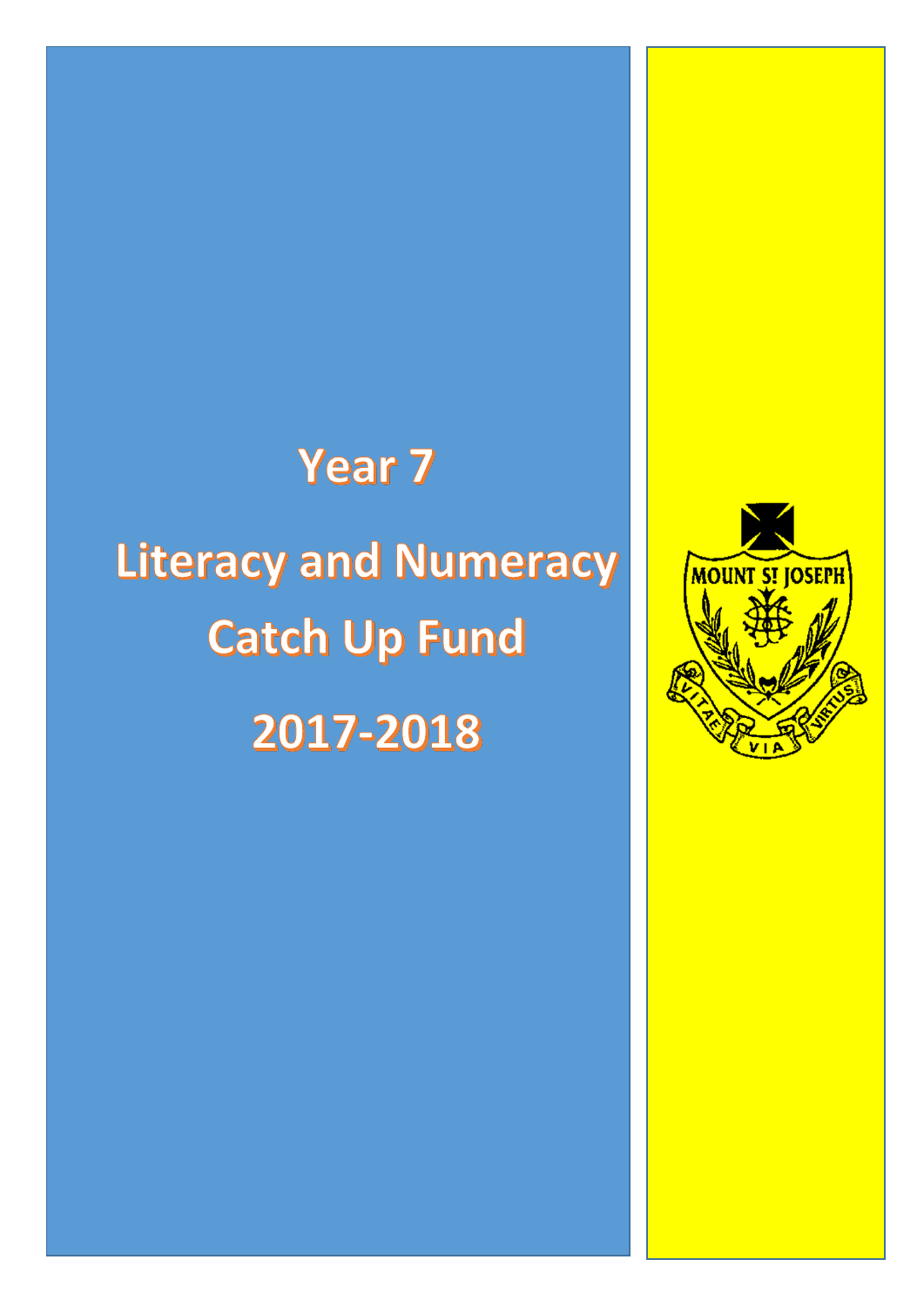The year 7 literacy and numeracy catch-up premium is additional funding given to schools to support year 7 students who did not achieve at least level 4 (now 'expected standard') in reading or maths at the end of Key Stage 2. The actual catch up funding figure is yet to be confirmed for 2017-18, but is assumed to be in line with previous years.

| <b>Funding usage</b>                                                    | <b>Description</b>                                                                                                                                                                                                                                                                                                                                                                                                                              | Intended impact                                                                                                                                                    |
|-------------------------------------------------------------------------|-------------------------------------------------------------------------------------------------------------------------------------------------------------------------------------------------------------------------------------------------------------------------------------------------------------------------------------------------------------------------------------------------------------------------------------------------|--------------------------------------------------------------------------------------------------------------------------------------------------------------------|
| <b>ATLAS teaching</b><br>group                                          | An additional year 7 group has been created to<br>support 14 pupils - all of whom have reading<br>ages 2-4 years below their chronological age. In<br>addition, pupils' scaled scores are lower than<br>expected scores for either reading, maths or<br>both. The group supplies a nurturing, primary<br>school like environment where pupils are taught<br>by the same teacher (English specialist) for a<br>large portion of their timetable. | Literacy skills will be<br>driven through the<br>majority of lessons -<br>pupils' reading ages<br>should increase.                                                 |
| Differentiated<br>resources/texts<br>for<br>the ATLAS teaching<br>group | Specialist resources were purchased in order to<br>complete creative projects.                                                                                                                                                                                                                                                                                                                                                                  | Pupils are more engaged<br>in lessons and this should<br>help improve their literacy<br>and numeracy skills.                                                       |
| Reading Intervention<br>Group                                           | Reading intervention will take place during form<br>time - each pupil will be linked with an older<br>peer mentor who will listen to them read.<br>New reading texts will be purchased in order to<br>facilitate this.                                                                                                                                                                                                                          | Reading skills and ages<br>should improve over time.                                                                                                               |
| Year 7 English<br>Intervention during<br>form time                      | Pupils with low reading ages will be identified<br>and targeted for additional intervention to help<br>boost their reading skills during form time                                                                                                                                                                                                                                                                                              | Reading skills should<br>improve over time                                                                                                                         |
| Year 7 Maths<br>Intervention during<br>form time                        | Pupils with lower than expected numeracy will<br>be identified and targeted for additional<br>intervention to help boost numeracy skills<br>during form time                                                                                                                                                                                                                                                                                    | Numeracy skills should<br>improve over time                                                                                                                        |
| Indirect Dyslexia<br>Learning (IDL<br>programme)                        | Cloud-based intervention software/programme<br>specifically designed for pupils with dyslexia or<br>those who are struggling with literacy skills.<br>Pupils are withdrawn to use this in small groups<br>at school and can also access this remotely at<br>home.                                                                                                                                                                               | Improved literacy skills -<br>especially of those pupils<br>with Meares Irlen<br>Syndrome, autism, EAL<br>learners and those<br>struggling with basic<br>literacy. |
| Coloured overlays<br>for pupils with low<br>literacy levels             | Coloured overlays are used with pupils with low<br>literacy levels (alongside those identified with<br>Meares Irlen, dyslexia etc.)                                                                                                                                                                                                                                                                                                             | Pupils can see the text<br>more clearly which helps<br>improve reading                                                                                             |
| <b>Staff Training</b>                                                   | IDL training provided to staff<br>NQT/SD SEND training<br>SD training Differentiation<br><b>SEND overview September</b>                                                                                                                                                                                                                                                                                                                         | Staff are better equipped<br>to use the programme and<br>to help pupils improve<br>their literacy skills.                                                          |

In 2017-2018, we plan to use the funding in the following ways: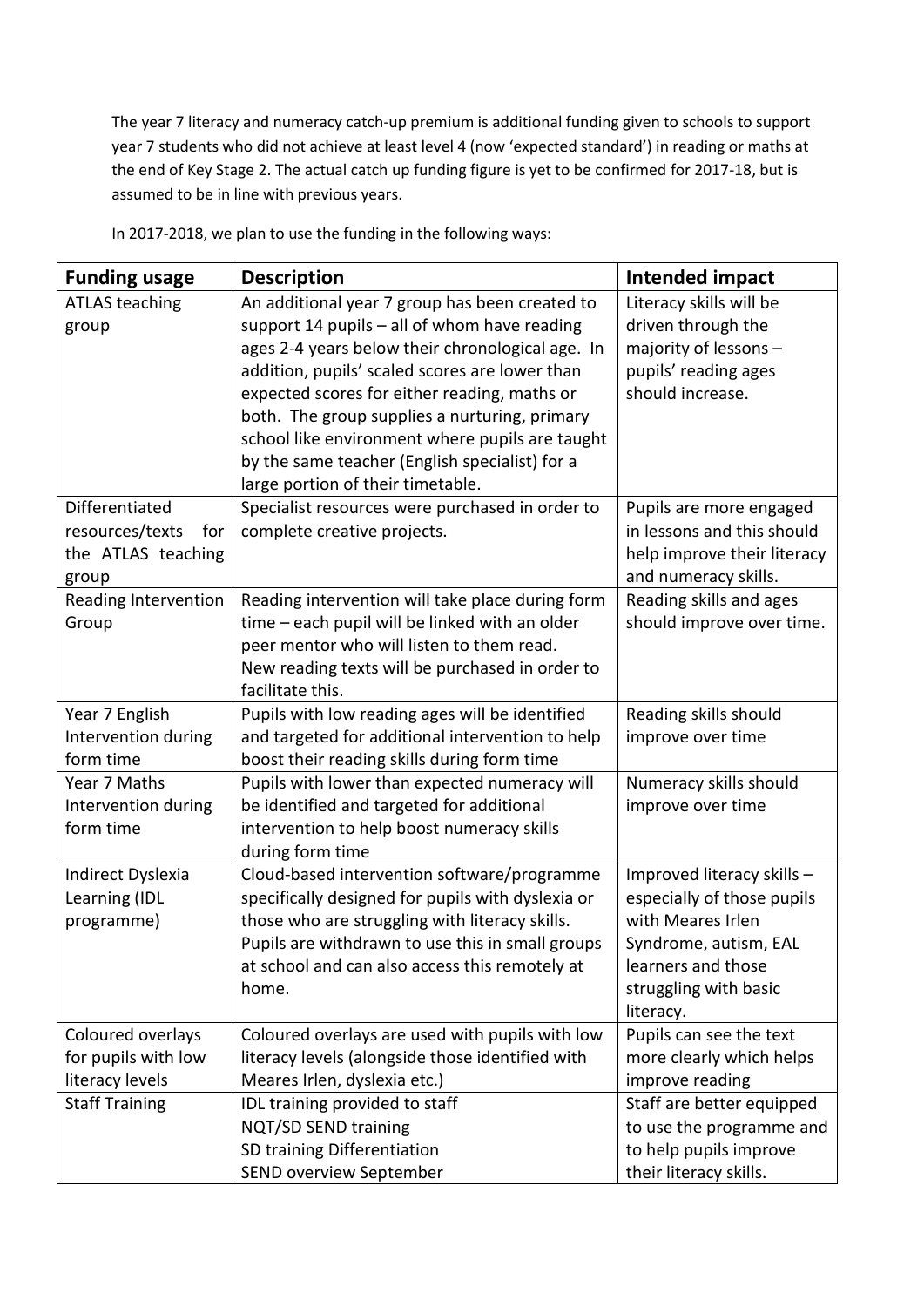|                   |                                                  | Staff are more skilled to   |
|-------------------|--------------------------------------------------|-----------------------------|
|                   |                                                  | manage needs and set        |
|                   |                                                  | work at appropriate levels. |
| LSA support for   | Selected pupils are given an additional lessons  | Improved                    |
| pupils with weak  | in a small group setting to work on literacy and | literacy/numeracy skills    |
| literacy/numeracy | numeracy skills once a week -though this is      |                             |
| skills            | dependent on pupil need).                        |                             |
| LSA support for   | Selected pupils attend sessions on a one to one  | Improved literacy skills    |
| pupils with weak  | basis with an LSA and are taken through the Toe  |                             |
| literacy          | by Toe programme                                 |                             |

In 2016-2017 Mount St Joseph received **£19,933** in catch up funding, we used the funding in the following ways:

| <b>Funding usage</b>   | <b>Description</b>                       | Impact                                 |
|------------------------|------------------------------------------|----------------------------------------|
| <b>ATLAS teaching</b>  | An additional year 7 group has been      | Literacy skills were driven through    |
| group                  | created to support 14 pupils - all of    | the majority of lessons - pupils'      |
|                        | whom have reading ages 2-4 years         | reading ages improved.                 |
|                        | below their chronological age. In        | The ATLAS group has a greater staff    |
|                        | addition, pupils' scaled scores are      | to pupil ratio through the use of      |
|                        | lower than expected scores for either    | LSAs, resulting in more detailed       |
|                        | reading, maths or both. The group        | knowledge of pupils and their          |
|                        | supplies a nurturing, primary school     | strengths and weaknesses. This         |
|                        | like environment where pupils are        | information can then be passed on      |
|                        | taught by the same teacher (English      | to teachers in Year 8 so they are able |
|                        | specialist) for a large portion of their | to deliver the support pupils need.    |
|                        | timetable.                               |                                        |
| Differentiated         | Specialist resources were purchased      | Pupils were engaged in lessons         |
| resources/texts<br>for | in order to complete creative projects.  | through a range of different           |
| the ATLAS teaching     | Differentiated texts were purchased      | teaching methods, this allowed         |
| group                  | in order for pupils to access the        | pupils different learning styles and   |
|                        | curriculum                               | abilities to be catered for ensuring   |
|                        |                                          | progression. This differentiated       |
|                        |                                          | holistic approach drove                |
|                        |                                          | improvement in both literacy and       |
|                        |                                          | numeracy.                              |
| Reading Intervention   | Reading intervention will take place     | Reading skills developed and           |
| Group                  | during form time - each pupil will be    | improved.                              |
|                        | linked with an older peer mentor who     | 71% of the pupils who participated     |
|                        | will listen to them read.                | in the reading programme improved      |
|                        | We used the Premier League Reading       | their reading ages following this      |
|                        | Stars Programme.                         | intervention. With three pupils        |
|                        |                                          | improving by over a year.              |
| Year 7 English         | Pupils with low reading ages will be     | Reading skills showed improvement      |
| Intervention during    | identified and targeted for additional   |                                        |
| form time              |                                          |                                        |